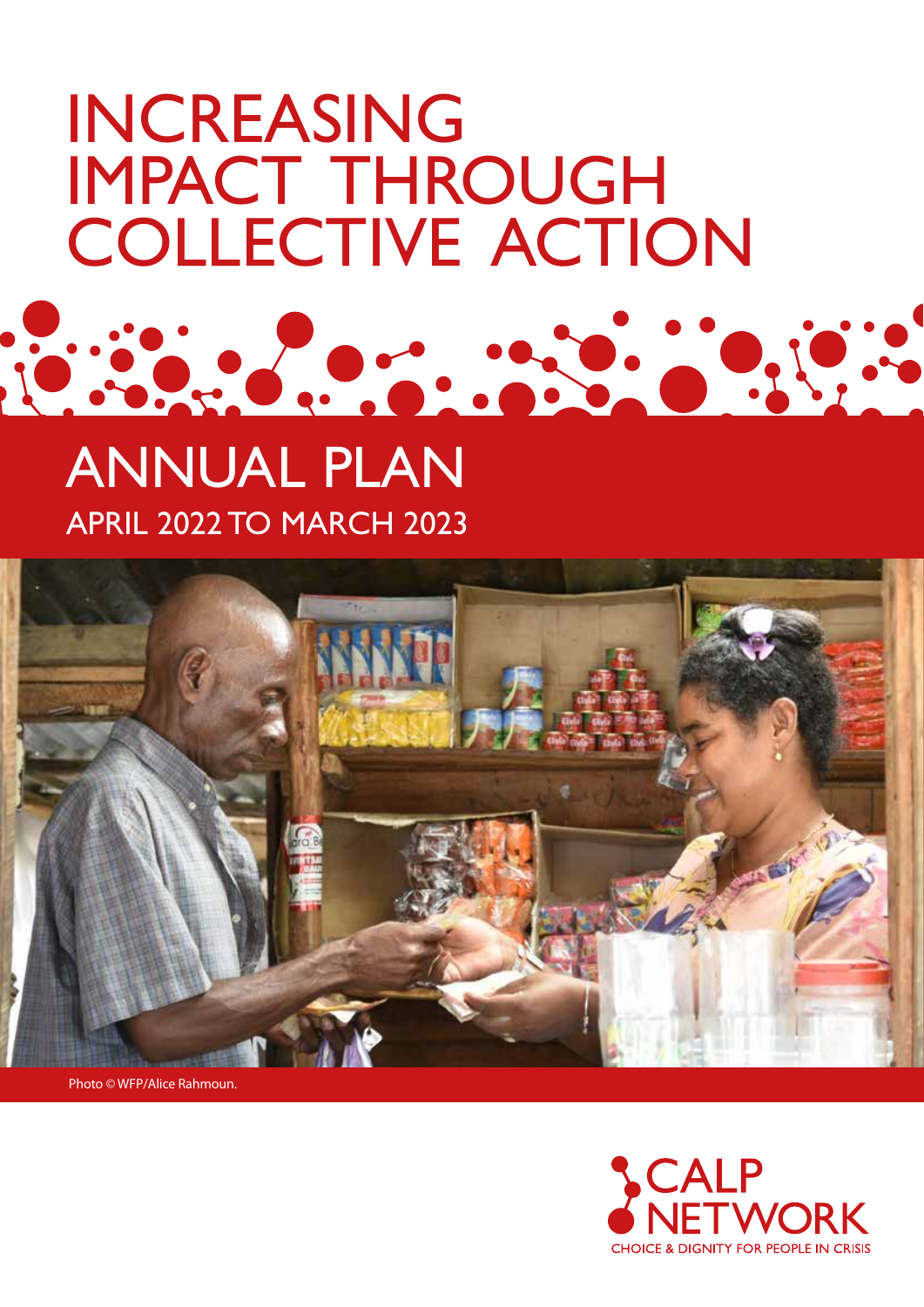# 1 OPERATING CONTEXT

#### GLOBAL CHALLENGES

As humanitarian needs continue to mount around the world, many crises are becoming increasingly challenging. Crises in Afghanistan, Ethiopia, Haiti, Myanmar and Ukraine have reached new levels of complexity, while major emergencies in Burkina Faso, South Sudan, Syria and Yemen continue unabated. These crises are among the many that are summarised in analysis by the [Global Humanitarian Overview,](https://gho.unocha.org/) [International Crisis Group](https://www.crisisgroup.org/global/10-conflicts-watch-2022) and [The](https://www.thenewhumanitarian.org/feature/2021/12/29/ten-humanitarian-crises-trends-to-watch) [New Humanitarian](https://www.thenewhumanitarian.org/feature/2021/12/29/ten-humanitarian-crises-trends-to-watch). Extreme poverty is increasing for the first time in two decades; more than 1 percent of the world's population is now displaced and health systems around the world are under acute pressure.<sup>1</sup> Conflicts and social challenges are being exacerbated by the continuing impacts of the COVID-19 pandemic, [climate change](https://www.unocha.org/2022gho#:~:text=The%20United%20Nations%20Office%20for%20the%20Coordination%20of,in%20Berlin%2C%20Brussels%2C%20London%2C%20Stockholm%20and%20Washington%2C%20D.C.), and political instability in many places, along with rising nationalism. Against this backdrop, the gap between humanitarian needs and funding grew to its highest in the decade to 2020,<sup>2</sup> and this looks set to continue.

Beyond this worsening operating context, the international humanitarian system is also being challenged on many fronts, with foundational questions being asked about issues from racism to overall efficiency. Despite growing needs and commitments enshrined in the Grand Bargain, there seems little appetite for significant reform any time soon. Among the many issues at stake, accountability to affected populations continues to be sidelined by a focus on the many other accountability requirements across the sector, and efforts to shift power and resources to local actors have been considerably restricted.

#### CASH AND VOUCHER ASSISTANCE

The growth of humanitarian cash and voucher assistance (CVA) is regarded as one of the few successes in the implementation of change within the humanitarian system in recent years, enabling greater choice and dignity for recipients of aid and the potential for linkages to greater sustainability through social protection systems.

The use of CVA reached an all-time high in 2020, accounting for approximately 19 percent of international humanitarian assistance,<sup>3</sup> and there is potential for substantially more growth. According to the Global Public Policy Institute, if CVA were to become the default modality wherever it is feasible and appropriate, it would account for 37-42 percent of all humanitarian assistance.<sup>4</sup>

While the increased use of CVA is impressive, there is still much to be done to ensure that recipients receive their preferred modality of assistance in seamless ways and to ensure that assistance is of high quality – particularly when judged from a recipient perspective. The use of multi-purpose cash is increasing – though not without tensions in terms of how it is managed in the humanitarian system (e.g., coordination, links with social protection systems) and how it is monitored without falling back into sector silos. Understanding of user preferences is increasing, and the concerns of recipients are well documented (the work of Ground Truth Solutions and similar such organisations has been instrumental here), but translating awareness into substantive operational change is a slow process.

At the time of writing, there were promising discussions to resolve gaps and address the lack of predictability in [cash coordination](https://www.calpnetwork.org/cash-coordination-2021-live-timeline/). If all goes well, recommendations to resolve long-standing issues about how multi-purpose cash is managed within the humanitarian system will be presented to the Inter-Agency Standing Committee (IASC) for consideration and endorsement in February 2022. A decision on this will be a step towards improved coordination, with an anticipated two-year period of transition needed to implement the changes globally. Monitoring the results of this change will be important to determine whether intended improvements are achieved and to hold the system to account – in particular in relation to maintaining a user-centred approach.

There is a growing plethora of platforms and technologies being used in CVA, offering the potential for improved services and efficiencies. But, as recent incidents have highlighted, data risks are very real, with major concerns raised in responses in Afghanistan, among the Rohingya refugees and elsewhere. The cyber-attack on International

<sup>1</sup> OCHA (2022). [Global Humanitarian Overview 2022](https://gho.unocha.org/)

<sup>2</sup> Development Initiatives (2021). [Global Humanitarian Assistance Report 2021.](https://devinit.org/resources/global-humanitarian-assistance-report-2021/#download)

Development Initiatives (2021). [Global Humanitarian Assistance Report 2021.](https://devinit.org/resources/global-humanitarian-assistance-report-2021/#downloads)

<sup>&</sup>lt;sup>4</sup> GPPI (2016). [Drivers and Inhibitors of Change in the Humanitarian System](https://www.calpnetwork.org/wp-content/uploads/2020/01/drivers-and-inhibitors-of-change-in-the-humanitarian-systemreport.pdf)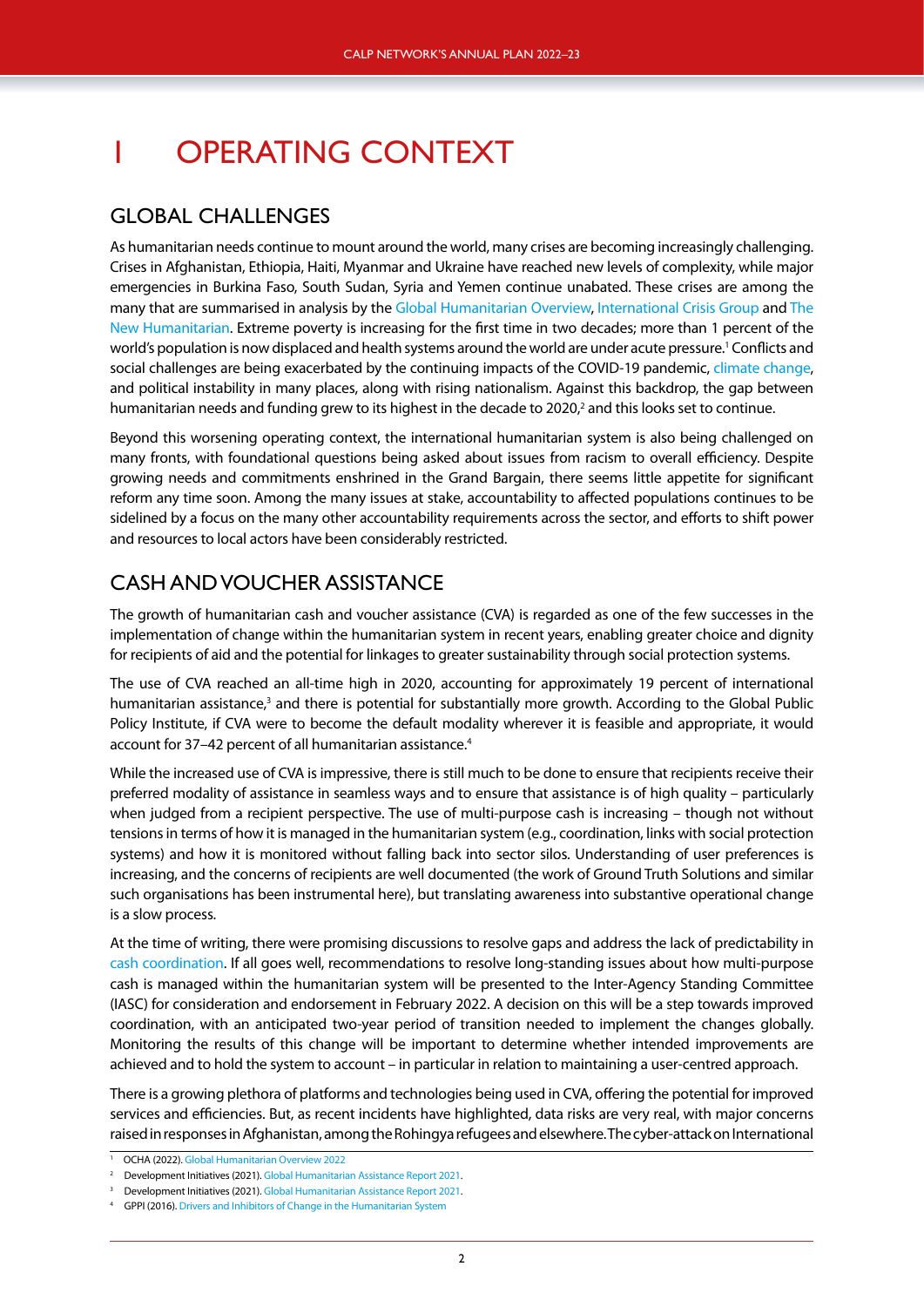Committee of the Red Cross further underscores risks. New technologies are often lauded as infallible but – from WhatsApp to blockchain – experience shows this is not the case, and security promises cannot be uncritically relied upon. The risks of technology-based fraud are also present and seldom discussed in the humanitarian space. None of these risks are CVA specific, but given the increasing use of CVA and the high use of data in this area of work, there is an imperative to mobilise action to ensure that risks are mitigated effectively.

COVID-19 saw the acceleration of learning around, and the strengthening of linkages between, CVA and social protection programmes, placing this discussion more firmly than ever before on the agenda of most humanitarian agencies. The case has been made for the benefits of greater coordination between humanitarian CVA and social protection programmes, however, there are also contexts where such linkages would not be appropriate.

From being seen as a somewhat fringe issue even a year ago, the intersection of CVA, the environment and climate change is becoming more widely recognised. Meaningful opportunities exist to mainstream CVA in preparedness efforts and anticipatory action, with examples of initiatives happening in several regions around the world and some integration with social protection programming.

All these issues,<sup>5</sup> and many more, provide the backdrop for the CALP's plans for 2022/23.

## 2 CALP STRATEGY

The CALP Network strategy, [Increasing Impact through Collective Action,](https://www.calpnetwork.org/about/strategy/) was published in 2020 following a comprehensive consultative process. Since then, the CALP team has been adjusting to ensure that work is more owned and driven by members and stakeholders, with the team adopting the appropriate leadership, mobilisation and support roles according to need. Over the last year, we have worked in increasingly networked ways, from developing more inclusive steering groups to guiding research processes, to launching and supporting more [member-led forums,](https://www.calpnetwork.org/community/) to mobilising 95 signatories for the [Call for Action letter](https://www.calpnetwork.org/cash-coordination-2022-live-timeline/) on cash coordination. According to a [September 2021 survey,](https://www.calpnetwork.org/publication/we-asked-you-answered-results-from-the-calp-networks-annual-survey-2021/) 69 percent of respondents noted an increase in collaborative working in the past year. While the shift to more networked working has slowed some processes, these more engaged and joined up ways of working have improved the quality of our work and have increased reach and ownership across targeted audiences.

In 2021, we completed an organisational change process to align the team roles and structure to enable effective delivery of the strategy. Good progress was made with recruitment in 2021, with a few more vacancies to be filled before the new financial year starts in April 2022. This recruitment drive, together with investments made, and more planned, in digital platforms and other systems, provides a solid foundation for the continued evolution of CALP.

In the coming year, we will build on this progress and consolidate gains by strengthening membership engagement and enhancing communities of practice across a range of themes. We will continue to strengthen linkages between national, regional and global actors to elevate experiences and ensure stronger feedback loops between policy and practice. With strong demand for training and skills development and CALP resources widely used and valued, we will continue to invest in the development of new courses, the renewal of existing resources, and in ensuring a dispersed cohort of qualified trainers are available to deliver training. Equally, there is high demand for evidence, and the updating of guidance as understanding evolves. Feedback from practitioners**<sup>6</sup>** surveyed by CALP again confirms the value placed on the evidence, learning and thought leadership generated by CALP – with a desire to see more.

With the use of CVA increasing, a clear strategy in place, and foundational changes made to deliver it, the coming years offer a huge opportunity to mobilise greater and faster change. For the full benefits of CVA to be realised, we need to ensure that it does not simply substitute for in-kind aid but that we capitalise on the opportunity to make aid more people-centred and to drive positive change in the humanitarian system.

<sup>5</sup> K. Peachey (2021). [Cash and Voucher Assistance in 2021: 6 Reflections on Progress and Pitfalls](https://www.calpnetwork.org/blog/cash-and-voucher-assistance-in-2021-6-reflections-on-progress-and-pitfalls/). CALP Network blog

<sup>6</sup> CALP Network (2021[\). We Asked, You Answered: Results from the CALP Network's Annual Survey 2021.](https://www.calpnetwork.org/publication/we-asked-you-answered-results-from-the-calp-networks-annual-survey-2021/)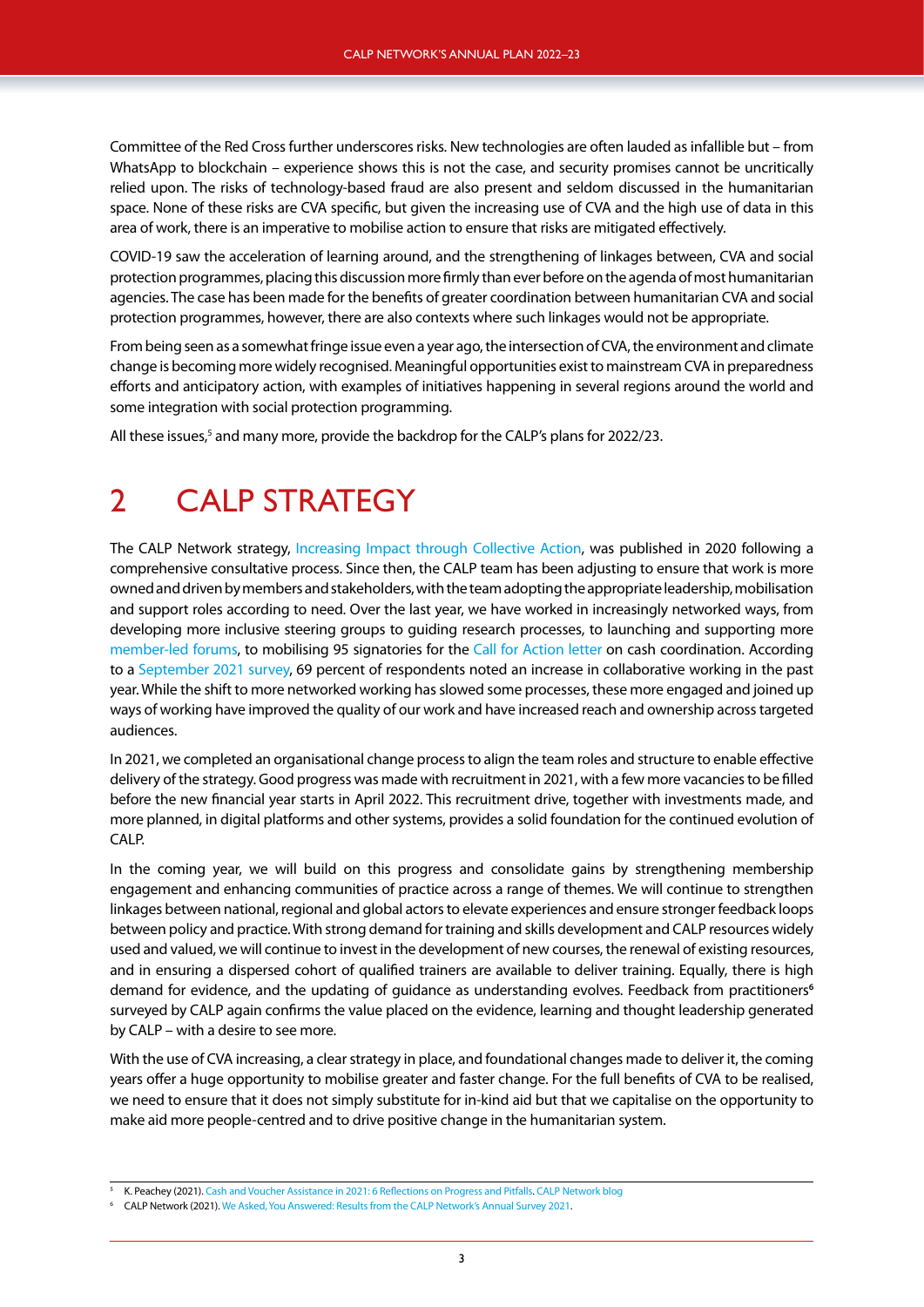# 3 PLANS FOR 2022/23

The foundations are set for an exciting and ambitious year. We will continue to adjust ways of working to capitalise on the strength and commitment of the CALP Network. With many new CALP team members in post, we will build on developments that are already in progress, work to amplify impact, and be responsive to new and emerging issues and opportunities. We will continue to work in iterative ways – experimenting, reflecting and continuously improving and interrogating our ways of working.

We will strengthen the engagement of local actors, both NGOs and government, in CALP's work as we strive to meaningfully shift power, voice and perspective from international to local. This need has been identified in discussions with actors across the network, identified as a priority by CALP staff and the Technical Advisory Group, and valuable suggestions were also received on this issue in the CALP annual survey. With the renaming of the 'CVA and Localisation Group' (formerly under the Grand Bargain) to the 'Cash and Locally Led Response', thinking is starting to shift, and we will continue to support and advocate for the policy and operational changes that need to follow.

We will strengthen our engagement with financial service providers, which make up a critical but often neglected voice within CVA debates. In keeping with this, we will recruit a new technical adviser with a focus on digital payments and data responsibility to ensure that discussions and actions in this area receive increased attention.

We will continue to bridge the divide between humanitarian and development actors, by strengthening linkages with social protection, exploring questions of financial inclusion, ensuring connectedness in market-based programming discussions and more.

Climate change, with its relevance for CVA preparedness and anticipatory action, is driving new partnerships, with collaboration and learning led by the CALP-facilitated 'CVA, Climate Change and Environment Community of Practice'. Alongside this, we will work internally to minimise our carbon footprint.

In addition to mobilising across the above issues, we will continue debates and discussions to strengthen understanding and action on issues related to gender and inclusion, data interoperability, learning from COVID-19, and other issues as they emerge.

As we work to capitalise further on the strength of the network and harness more collective action, we will seek to ensure greater diversity and inclusion both in the CVA issues we tackle and in the ways we work. Effective communication is a critical part of this – supporting engagement, mobilising collective action and increasing the uptake and application of learning. To this end, our messaging and communication channels will be further enhanced, adapted and targeted to maximise engagement. With strengthened communications capacities, we will continue to expand CALP's reach through email, social media channels and other digital platforms in CALP's four main languages, Arabic, English, French and Spanish.

We will re-establish CALP in the Asia-Pacific region, with plans to recruit a Regional Representative and Administrative Assistant initially. This team will connect and support CVA stakeholders across this vast and diverse region, with support from the wider team. While thematic areas of work will emerge in time, priority areas for the region will be to link CVA with social protection and strengthen CVA preparedness and anticipatory action.

The plans below are presented in line with the five focus areas in the strategy. The plans also embed work related to the enablers outlined in the strategy, i.e., strengthening the engagement and interconnectedness of members, ensuring vibrant communications and exchanges, investing in the team to be equipped to effectively convene and challenge thinking about the system as a whole, and create new alliances where needed, in order to enable systems-level change.

Underpinning the work in each focus area, there will be continued investment in organisational strengthening. Alongside ensuring the financial well-being of CALP, there will be ongoing work to strengthen systems, processes and ways of working needed to operate effectively. This is all in line with the 'fit for the future' section of the strategy. Given changes that have taken place in CALP in recent years, we will work with CALP's host agencies to review and update agreements to support more fluid operational processes and ensure best value for money. With the appointment of an HR business partner, we will continue work envisioned in the organisational change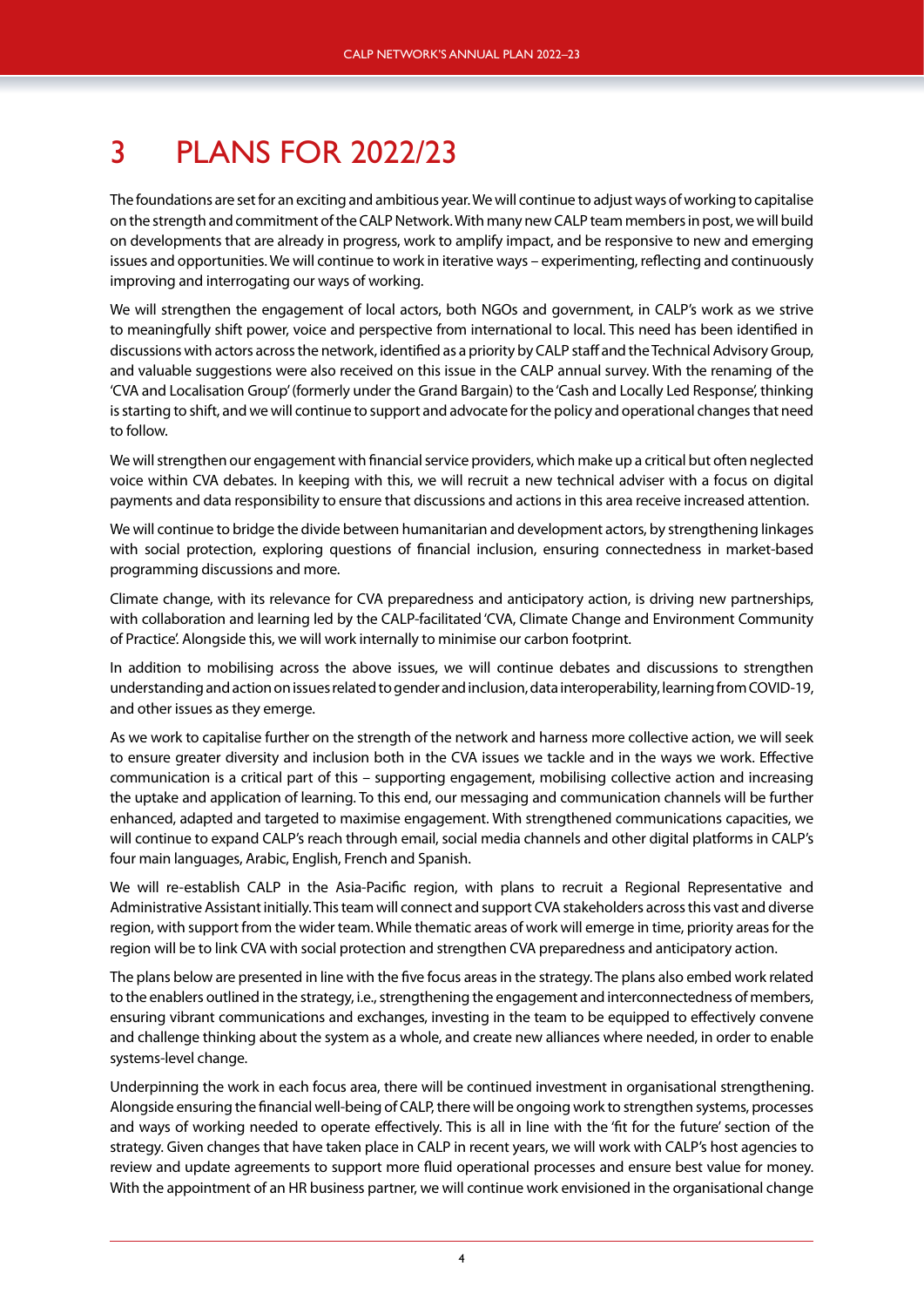process, to strengthen staff management and undertake a review of safeguarding, taking actions to strengthen practice as needed. Investments in information technology will be made to enable more effective engagement across the network.

The plans below outline the types of work that will take place and provide examples of specific activities that are envisaged. This is not all we will do. As usual, the Annual Plan will be responsive to evolving needs and priorities, while risks will be managed on a continuous basis, to ensure we deliver and adapt as needed to maximise our collective impact.

#### **Strategic Focus Area 1: Foster collaboration for more effective and sustainable humanitarian CVA that better meets the needs of people living in contexts of crisis**

- Co-create new [global targets](https://www.calpnetwork.org/publication/global-framework-for-action/) for the development of CVA:
	- Work with stakeholders across the network to develop a collective vision for the future development of CVA, including the development of a new Global Framework for Action.
- Strengthen coordination structures to ensure accountability and linkages between national, regional and global actors, including:
	- Engage and support cash working groups (CWGs) and partners at the response level, to ensure they are equipped with the right tools, guidance and services to deliver quality CVA.
	- Subject to the outcomes of the cash coordination caucus, support the transitional plans in line with decisions made by the IASC.
	- Co-facilitate regional and global CWGs to identify and address learning needs and advance reforms that require collective action, based on needs and developments at the national level, as well as emerging CVA trends.
- Ensure the experiences and expertise of local actors inform and drive decision-making:
	- Support and strengthen collaboration with local NGOs and governments across CALP activities, including through the global and regional communities of practice that focus on supporting locally-led responses.
	- Strengthen partnerships with networks from the Global South, such as the NEAR Network and the Alliance for Empowering Partnership (A4EP).
- Develop and strengthen new and existing communities of practice and working groups to tackle pressing issues and emerging trends:
	- Enhance the new [Communities of Practice directory,](https://www.calpnetwork.org/community/communities-of-practice/) and raise the profile of the groups to encourage and support participation.
	- Develop a 'Cash 101' area of the CALP website to provide foundational information about CVA and attract a wider readership.

#### **Strategic Focus Area 2: Become an effective global network for the CVA system, inspired by improving outcomes for people living in contexts of crisis**

- Increase the CALP team's capacity to facilitate, engage and mobilise the network:
	- Develop a customer relationship management system to support engagement across numerous stakeholders.
	- Develop best practices on engagement, partnership-building and facilitating discussions.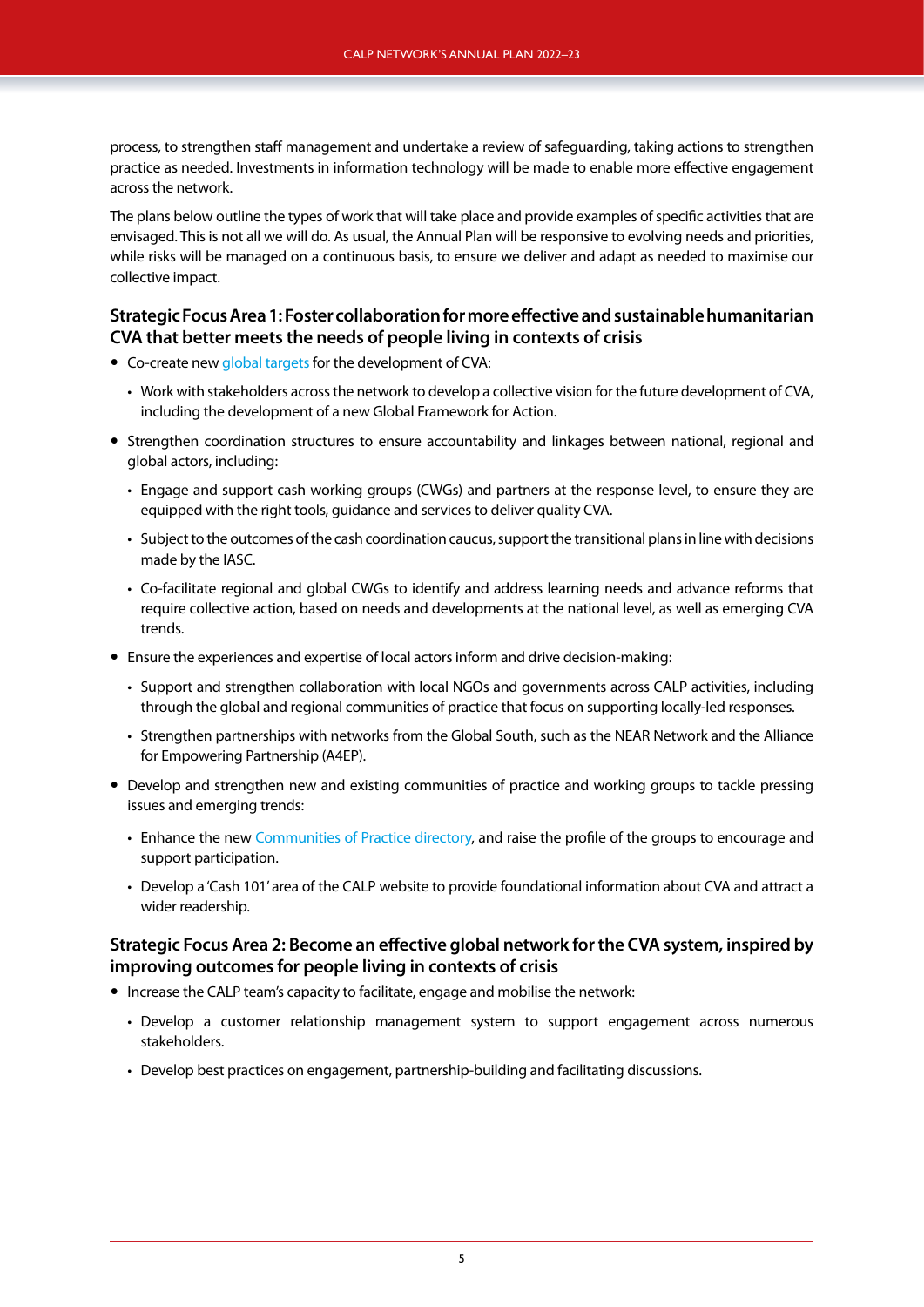- Enhance inclusive communication platforms to increase CALP's reach and for members to engage across the network:
	- Further enhance the accessibility and functionality of CALP's website in Arabic, French and Spanish.
	- Increase communications on social media in Arabic, French and Spanish, while also further developing communications in English.
	- Continue investments into CALP's website, based on recommendations from the search engine optimisation audit.
	- Improve the library and knowledge management functions and undertake an analysis of resources as a step towards enhancing curation.
- Establish a presence in Asia-Pacific in order to provide better support and ensure that learning from experiences in that region are better reflected in global discussions.
- Continue to strengthen the Board and the Technical Advisory Group, including:
	- Finalise updates to the Board Operational Document and revise related documents accordingly.
	- Define next steps in terms of governance development.
	- Improve inductions for Technical Advisory Group representatives.
	- Continue to publish summaries of Board meeting discussions and start doing so for the Technical Advisory Group in order to enhance transparency and strengthen engagement.
- Strengthen accountability and increase feedback to CALP's stakeholders:
	- Update CALP's Membership Strategy with a consultative, user-centred approach.
	- Develop and trial 'Cash Catch-Ups', whereby stakeholders can learn about CALP Network activities, discuss and input into plans.
	- Develop a public-facing dashboard to illustrate and monitor CALP's work and engagements.

#### **Strategic Focus Areas 3: Strengthen evidence-based policy and action in order to transform humanitarian CVA and 4: Provide thought-leadership on emerging issues likely to affect humanitarian CVA, mindful of the links to the broader financial assistance landscape**

*Note: these two strategic focus areas are presented together, as many activities contribute to both, as they evolve.*

- Generate evidence to fill identified gaps and stakeholder needs, driven by the opportunity to improve outcomes for affected populations:
	- In collaboration with the Network, agree and carry forward research country, regional and global needed to inform the development of evidence-based policy and action.
	- Monitor progress in improving outcomes for CVA recipients.
	- Start work on the next State of the World's Cash report, with expected publication in 2023.
	- Map the evolving donor landscape related to CVA.
	- Working collaboratively, undertake response-level evaluations on the use and potential of CVA to ensure user-centred responses.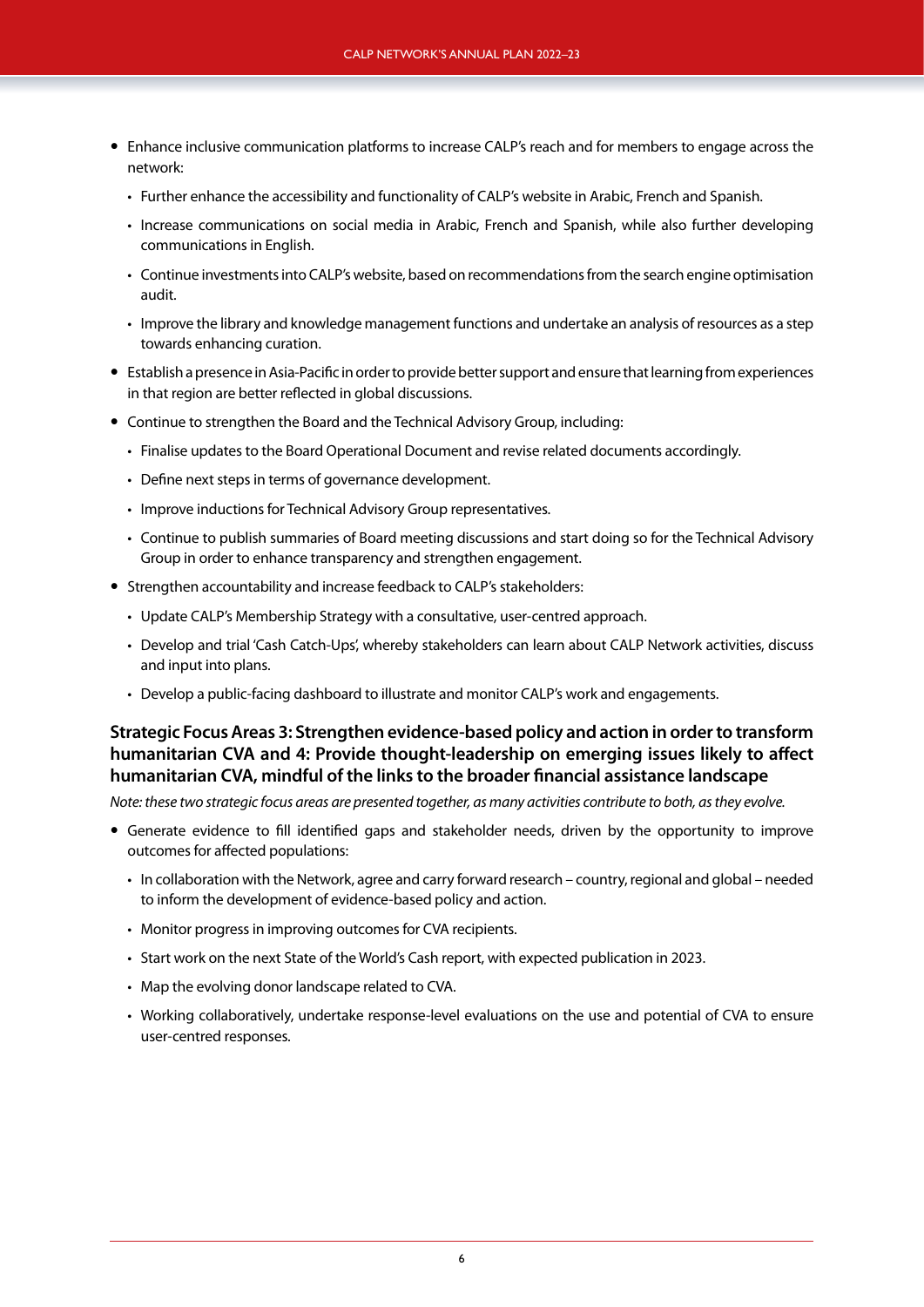- Provide thought leadership on emerging issues:
	- Systematically engage with thought leaders to better understand new and emerging issues and present these to the Network.
	- Publish at least 20 blogs and/or articles on emerging issues, and publish regular podcasts.
	- Develop CALP's leadership on a range of issues, including: emerging technologies; the linkages between humanitarian CVA and social protection; and CVA and accountability to people affected by crises, including ensuring their dignity, choice and opportunity.
- Strengthen uptake and use of evidence:
	- Map and plan content over time to make use of significant external developments to continuously message around key issues.
	- Prepare syntheses of emerging bodies of evidence and research to share in user-friendly formats and via multiple channels including social media, e-forums, podcasts, and blogs.
	- Develop webinar series on key issues, such as gender and inclusion, COVID-19 learning and others.

#### **Strategic Focus Area 5: Continue to expand the skills and knowledge required to deliver quality, sustainable humanitarian CVA at scale**

- Facilitate the development, publication and dissemination of technical guidance, including:
	- The CALP Glossary, in Arabic, English, French, Portuguese and Spanish.
	- The updated Monitoring 4 CVA guidance (initially developed under the Grand Bargain) alongside the revised Multi-Purpose Cash Assistance (MPCA) Outcome Indicators.
	- Easy-to-use guidance for CVA and health.
	- CALP's revised updated Minimum Expenditure Basket (MEB) guidance to support MPCA, including with sector-specific guidance.
- Regularly review the uptake of existing guidance to strengthen signposting and, where needed, repackage key guidance into easy-to-access formats, including on social media channels.
- Co-create CALP's learning and training strategy with key stakeholders to identify the optimal platforms, technologies and methodologies to enable both scale and quality learning outcomes.
- Strengthen the network's capacity to deliver training:
	- Continue to increase external training capacities through certified trainers and training partner organisations, with a focus on trainers at regional level.
	- Work with certified trainers, training partner organisations and CWGs to deliver online and face-to-face training, while working to limit the carbon footprint by making training as local as possible, e.g., at national level or with regionally-based trainers.
	- Continue to foster learning among CVA trainers.
	- Explore options for hosting CVA resources generated by others on the Cash Learning Hub.
	- Explore opportunities with higher education institutes for integrating CVA-related curricula into their offerings, as well as other strategic learning partnerships.
- Update and share CALP's training materials:
	- Translate and disseminate the updated flagship CALP Core CVA Skills for Programme Staff course into Arabic, French and Spanish.
	- Update and translate the online training on CVA linkages to social protection, as well as on other topics as needs and demands arise.
- Continue to deliver high-quality online courses, as well as some face-to-face, with the aim of increasing the enrolment of local actors, as well as ensuring strong course completion rates across all participants.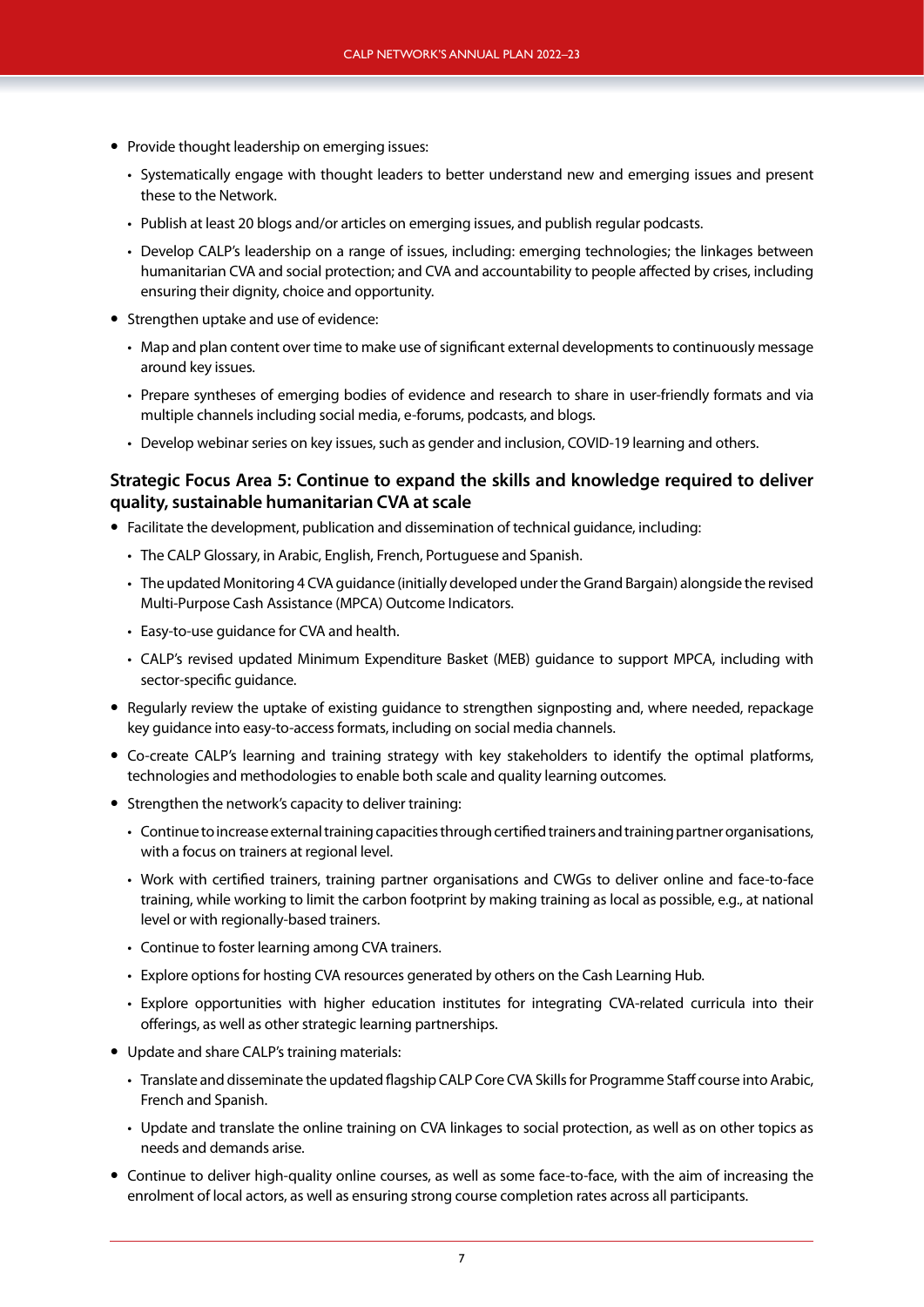# 4 INDICATIVE PLANS FOR 2023/24 AND 2024/25

The nature of CALP's work is such that many activities span more than a single year or are ongoing in nature. For example, work on cash coordination has taken several years to progress to this stage, and work will continue when decisions are made by the IASC. Equally, the updating of guidance and training resources continues as evidence and learning evolves. As such, some of the above-mentioned activities will continue year on year – with adjustments made according to need to further improve effectiveness.

The thematic focus of our work will continue to be informed by feedback from the network and horizon scanning by the Technical Advisory Group and the CALP team. At this stage, it is anticipated that some of the themes from this year will continue in future years, with a likelihood that CVA and the environment will continue to assume greater strategic prominence and, in time, links with forecast-based financing may increase.

More specifically, plans will include:

- Building on the Global Framework of Action, we anticipate a number of forums will be established to drive work on priority issues.
- Completion, publication and dissemination of the State of the World's Cash report. Work will begin this year and take approximately 18 months to complete.
- Support CWGs to adjust in line with decisions made by the IASC, and document/share examples of emerging good practice.
- Continue to strengthen our engagement with local actors, with the aim of increasing local actors' leadership in CALP forums.
- Continue to synthesise and share evidence and learning in easily accessible formats.
- Explore options for low bandwidth e-learning.
- A slight expansion of the Asia-Pacific regional office, after the initial set-up is completed this year.
- In 2023/24, we anticipate a review of the CALP strategy to determine the process for the next update in 2025.